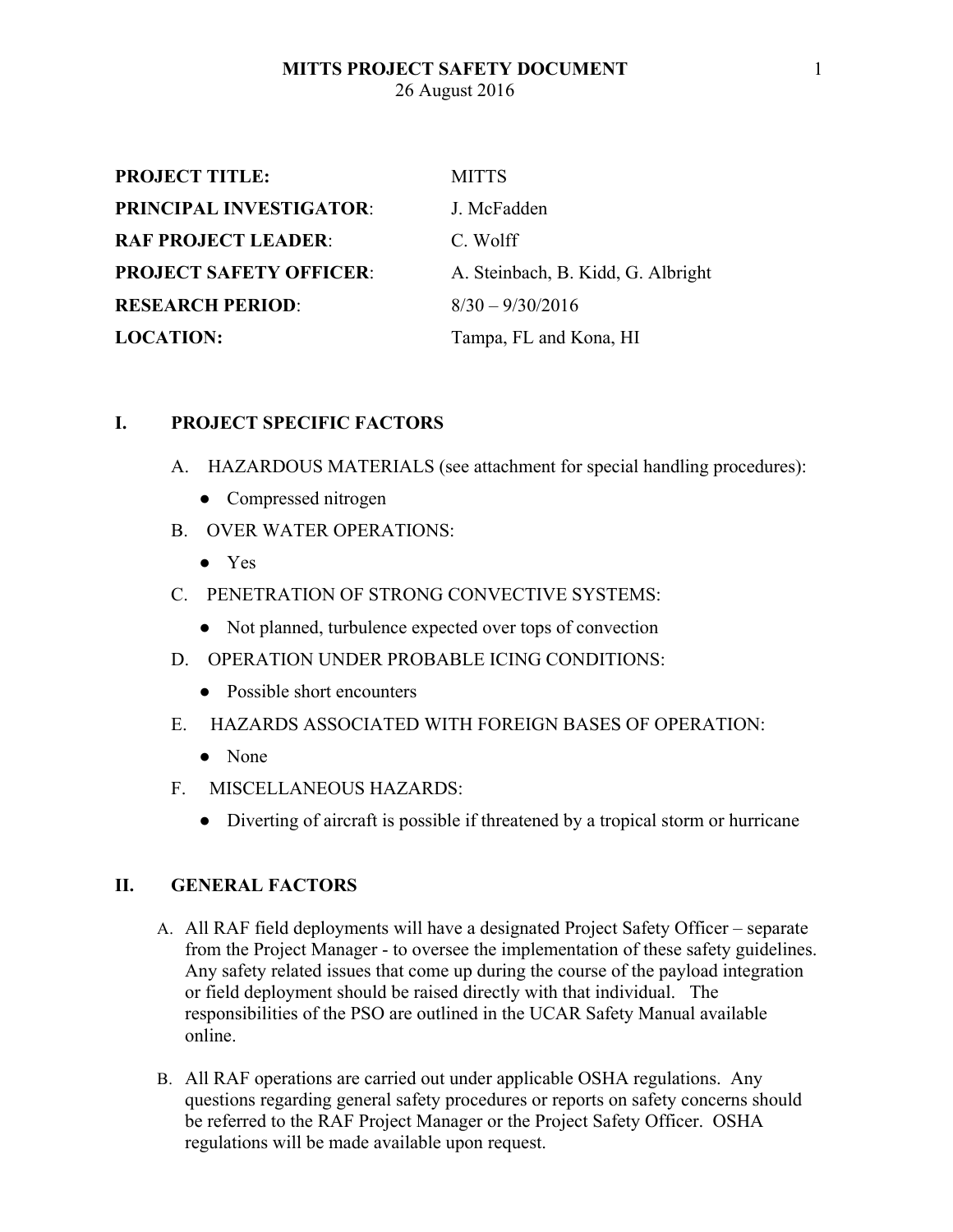- C. Each deployment will have a designated "Station Chief". Typically this will be either the lead RAF technician or the lead RAF mechanic. That individual will be directly responsible for any safety actions necessary while personnel are actively working on the aircraft at the deployment site. This responsibility will include monitoring local weather conditions and halting ramp activity during a severe weather event.
- D. Normal risks involved in working on or near both propeller and jet aircraft. (For example: noise, moving machine parts, blown dust or particles, equipment racks and other floor mounted hardware, etc.)
- E. Only members of the flight crew or trained observers necessary to complete the scientific mission may be carried on board.
- F. Flying research profiles onboard the RAF aircraft require a certain level of physical fitness – particularly for work around severe weather or for extended durations. Legal limitations prevent RAF from screening potential crew members directly so it is the responsibility of each individual participant to determine their fitness for inclusion in the list of potential onboard observers. A summary of common issues that should be taken into account in your assessment of your fitness is appended to this document.
- G. While the aircraft are maintained and operated within rigorous guidelines, all NCAR aircraft are officially designated as "PUBLIC AIRCRAFT" and are not subject to the same certification requirements as civil aircraft. However, the GV is certified to civil standards. Certain life insurance policies have coverage exemptions for flying on non-airline flights. RAF recommends that all flight participants check with your individual insurance companies to see if you are covered. NCAR does maintain blanket liability coverage for all crew members. See the Disclosure Statement for Government Aircraft for details.
- H. All ground operations, including the installation, testing and maintenance of scientific equipment, application of electrical power, aircraft maintenance, loading, fueling and aircraft movements will only be conducted by, or under the supervision of qualified RAF personnel.
- I. The installations of all user-supplied equipment must be performed in compliance with the aircraft specific RAF Investigator's Handbook. These documents set forth the procedures to be followed in the design, fabrication, and RAF approval of usersupplied equipment to be flown on board an NCAR aircraft.
- J. Each group will document the integration and layout of their equipment on the aircraft using the standard "RACK BOOK" forms provided by the RAF.
- K. The entire research payload must undergo a complete safety inspection (SAR) by representatives of the three RAF technical support groups (aeronautical engineering,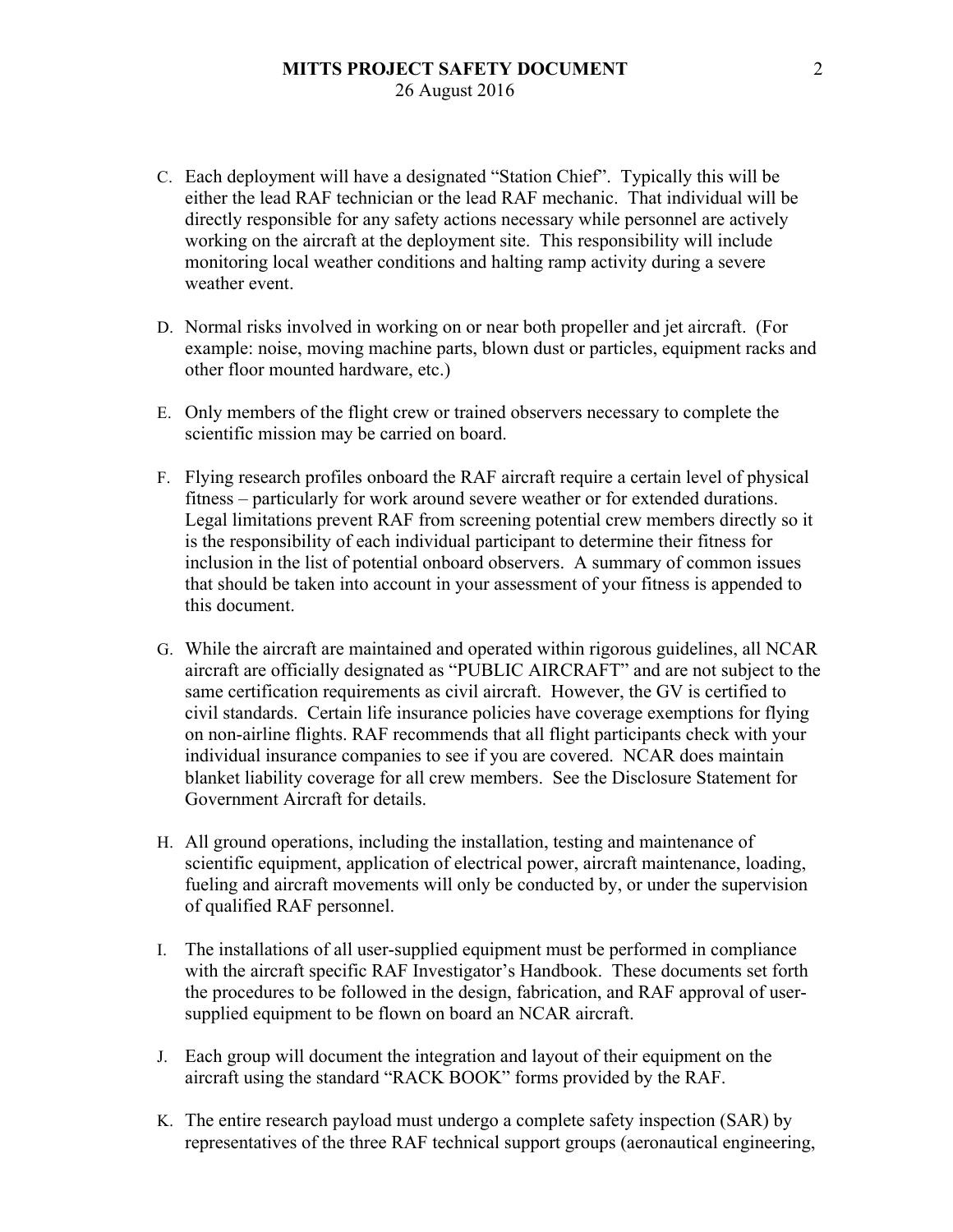technicians and mechanics) prior to the first test flight. This inspection must be documented using the RAF "Equipment Installation Form" and be accepted by RAF's Chief Pilot. A copy of this form will be kept, on file, by the RAF Aeronautical Engineer.

- L. Once the SAR is completed, the temporary removal of any component from its secured position for maintenance or repair must be documented in the assigned RACK BOOK. 90 minutes prior to any flight, the RACK BOOKs will be examined to determine which if any systems were affected. Those installations must be reexamined for adequate integration prior to proceeding with pre-flight preparations. If any system has not completed this examination by the 90 minute deadline, the flight will be delayed to maintain the inspection timeline.
- M. All compressed gas cylinders brought into the facility must be secured when not in use. Individual loose cylinders must be stored in the storage room in the old hangar. Groups of cylinders can be secured as blocks or on pallets in the open hangar. During the installation, removal or exchange of all cylinders on/from one of the aircraft, a safety cap must be in place protecting the valve.
- N. The RAF has an extensive sheet metal shop on site at JeffCO. Users are only allowed access to this equipment after they have been judged qualified for its use by the RAF Maintenance staff.
- O. Open toed shoes may not be worn on the aircraft during project cabin preparation or research flight operations due to the likely presence of various types of floor mounted hardware.
- P. Prior to departing for the field site, all project personnel will receive a "Climate Briefing" from the assigned project leader on possible local weather hazards. Such items as the frequency of severe storms (hail, tornados, etc.), exposure to extreme cold, or the likelihood of extended intervals with high ambient temperatures will be addressed.
- Q. There will be no smoking within the RAF facility or within 50 feet of the aircraft on the ramp.
- R. All personnel working around the aircraft must familiarize themselves with the location of fire extinguishers within the aircraft and in the vicinity of the aircraft. Consult with an RAF aircraft mechanic.
- S. Aircraft fuses or circuit breakers will be replaced or reset only with the consent of qualified RAF personnel.
- T. At the completion of each day's activities, all liquids, refuse and litter will be removed from the aircraft and ramp areas.
- U. There will be no electrical power left on the aircraft without RAF supervision.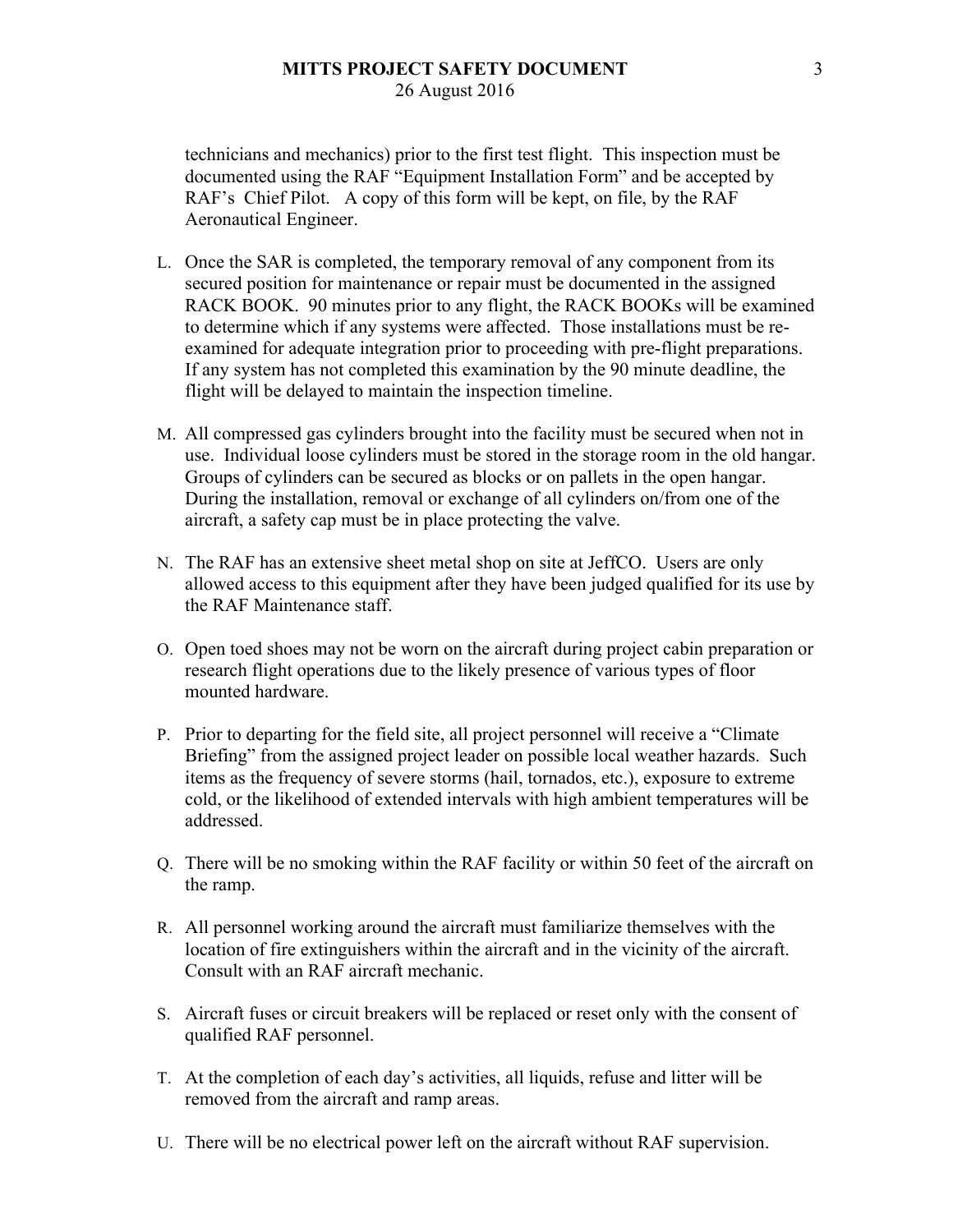V. Users are not allowed to operate any of the maintenance lifts at JeffCO or during field deployments. An RAF operator will be required to get access to this equipment.

## **III. FLIGHT PERSONNEL (FLIGHT CREW AND SCIENTIFIC OBSERVERS)**

- A. The cabin will normally be pressurized to cabin altitudes below 10,000 feet. Research flight operations with cabin pressures above 12,000 feet will not be conducted unless this requirement has been stated at the time of the OFAP request. Specialized training and more restrictive physical requirements for flight crews and observers are needed for such operations.
- B. The project manager has the responsibility to ascertain that everyone onboard is familiar with normal and emergency procedures, and the use of the following equipment as pertinent to the flight: oxygen system and masks; the interphone system; emergency exits; and emergency survival equipment. This is accomplished through a pre-flight safety briefing, which must be documented prior to participation in a flight as a crew member.
- C. Supplemental emergency oxygen is available for all persons aboard and must be used when the aircraft is operating at cabin altitudes above 10,000 feet.

#### **IV. FLIGHT OPERATIONS**

- A. All flight operations will be conducted in accordance with Federal Aviation Administration Regulations Part 91 Subpart B.
- B. The pilot-in-command is responsible for the safe conduct of all flight operations.
- C. Any malfunction in scientific equipment, mechanical or electrical, will be immediately reported to the pilot-in-command. No in-flight repairs will be permitted without permission from the pilot-in-command.
- D. No in-flight handling of toxic chemicals or gases, or other hazardous materials, will take place until specifically authorized by the pilot in command. The pilot shall assess the current flight conditions prior to authorizing such activities.
- E. Safety belts will be worn by all personnel during taxi, takeoff and landing and at such times as instructed by the flight crew.
- F. Research flight profiles often call for low altitude flying. RAF flight operations conform to the minimum altitudes established in the appropriate FAR's (1000 ft AGL except for takeoff and approach). When FAR's are not restrictive (over water missions) or when the restrictions have been waived for specific flights, RAF operations will be permitted to use the following guidelines: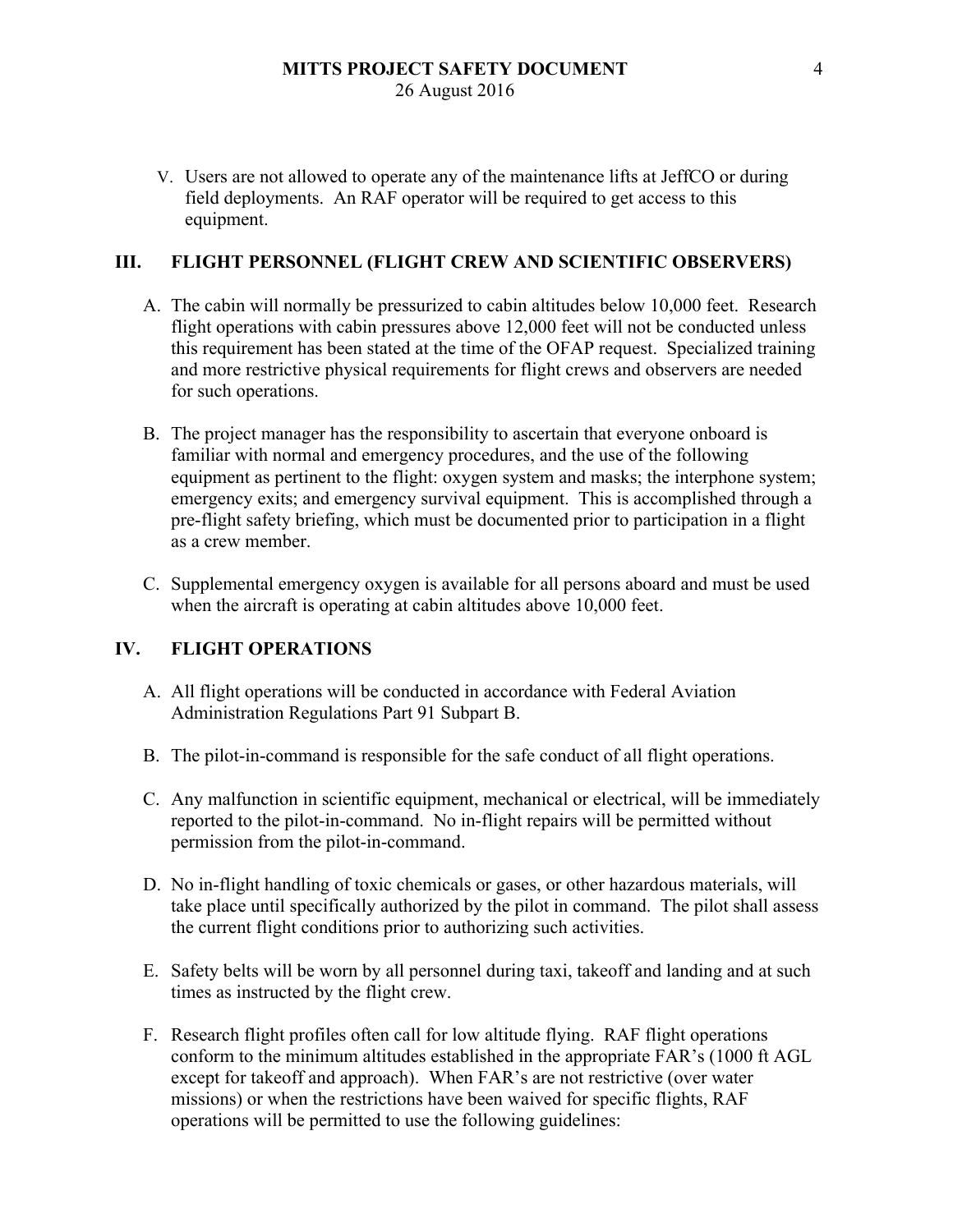# **MITTS PROJECT SAFETY DOCUMENT**

26 August 2016

- i. Daylight, visual flight rule (VFR) conditions / level legs: 100 feet AGL
- ii. Daylight, visual flight rule (VFR) conditions / turning: 300 feet AGL
- iii. Nighttime, visual flight rule (VFR) conditions: 500 feet AGL
- G. Adequate rest for onboard personnel, both flight crew and scientific observers, is essential to the safe and efficient operations of NCAR aircraft in support of research programs. RAF has established specific crew duty limits as follows:

| 14 hours                                                                                                                                                                                                                                     |
|----------------------------------------------------------------------------------------------------------------------------------------------------------------------------------------------------------------------------------------------|
| 10 flight hours                                                                                                                                                                                                                              |
| 40 flight hours / 60 duty hours                                                                                                                                                                                                              |
| 120 flight hours                                                                                                                                                                                                                             |
| 6 days                                                                                                                                                                                                                                       |
|                                                                                                                                                                                                                                              |
| 12 hours                                                                                                                                                                                                                                     |
| i. Maximum Crew Duty Period:<br>ii. Any 24-hour period:<br>iii. Any consecutive 7 day period:<br>iv. Any 30 day period:<br>v. Consecutive working days:<br>vi. Consecutive work days over 10 hours: 2 days<br>vii. Minimum crew rest period: |

All scientific observers are strongly encouraged to comply with these limits. Any onboard observers who are deemed to be unfit for flight at the time of the pre-flight briefing will be barred from participating in that particular flight.

- H. There will be no smoking on any NCAR aircraft. Smoking is only permitted in designated areas. No smoking is permitted within 50 feet of parked aircraft, or flammable liquid storage points.
- I. Whenever an engine or the Auxiliary Power Unit is in operation, hearing protection will be worn near the aircraft. Hearing protection will also be required within the C130 aircraft.
- J. In the event of fire, the crewmember observing the fire will warn the other crew members by shouting, "FIRE-FIRE" and reporting the location of the fire. If smoke, fumes or fire are present within the personnel compartment, all occupants regardless of altitude will don pressure demand oxygen masks and select "100% OXYGEN" on his/her respective oxygen regulators. All available means will be used to extinguish the fire. The RAF technician has the primary responsibility for fighting the fire and directing the actions of other personnel.
- K. Research electrical power will normally be available at all times. All power changes will be coordinated between the scientific observer and flight crew. Any fuse replacement or circuit breaker reset in the primary power supply system will be performed only by or with the consent of the pilot-in-command.
- L. It will be the duty of the scientific crew aboard to properly adjust or secure research and related equipment prior to takeoff and landing. However, it is the responsibility of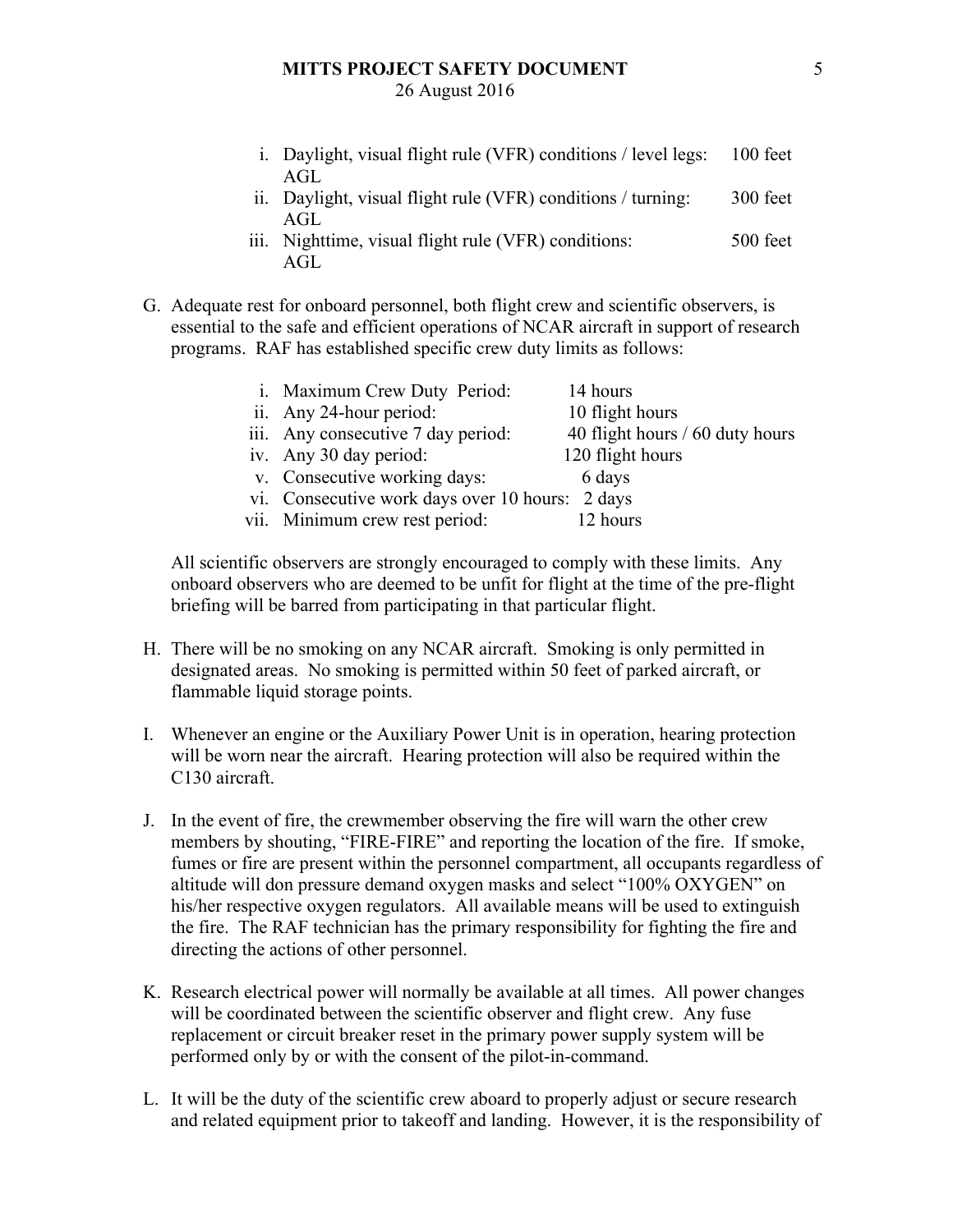the pilot-in-command to specifically check and ascertain that such duties have been satisfactorily completed.

M. The operation of user-supplied research equipment onboard the aircraft will only be permitted under the supervision of, or with the approval of the RAF and the scientist concerned.

## **V. HAZARDOUS MATERIALS, ENERGIES AND TOXIC GASES**

Hazardous materials, non-eye safe lasers, compressed inert gases or toxic gases will not

be carried aboard NCAR aircraft without review and permission from the RAF Safety Committee. Applicable Federal and OSHA regulations regarding both onboard and

ground support activities will be adhered to in each case. Provisions for dealing with said

materials or gases will be defined by the RAF Safety Committee in coordination with the

NCAR Safety Office and applicable regulations. All hazards will be declared and listed

by each participant on the RAF's Hazardous Materials and Devices Form. (See appendix

This form includes a section on special "handling" procedures to be followed in order to

limit the dangers associated with the various hazards. A copy of each HMD form will be

submitted to the NCAR Office of Safety. The appropriate Material Safety Data Sheets (MSDS) for each chemical hazard will be carried aboard the aircraft.

# **VI. EMERGENCY EQUIPMENT AND PROTECTIVE CLOTHING**

Emergency equipment and protective clothing will be carried aboard NCAR aircraft

for

the following purposes:

- To cope with air and ground emergencies.
- To sustain crew members' lives in case of forced landings.

Emergency equipment is divided into two categories as listed below. Emergency equipment is considered a part of the aircraft and will not be carried by individual crew members. Scientific crew may carry tools necessary for airborne maintenance and specialized research equipment. Crew judgment is the paramount factor deciding emergency equipment needs.

# **A. CATEGORY I EQUIPMENT**

Category I equipment is a part of the basic aircraft inventory and will be carried aboard NCAR aircraft at all times.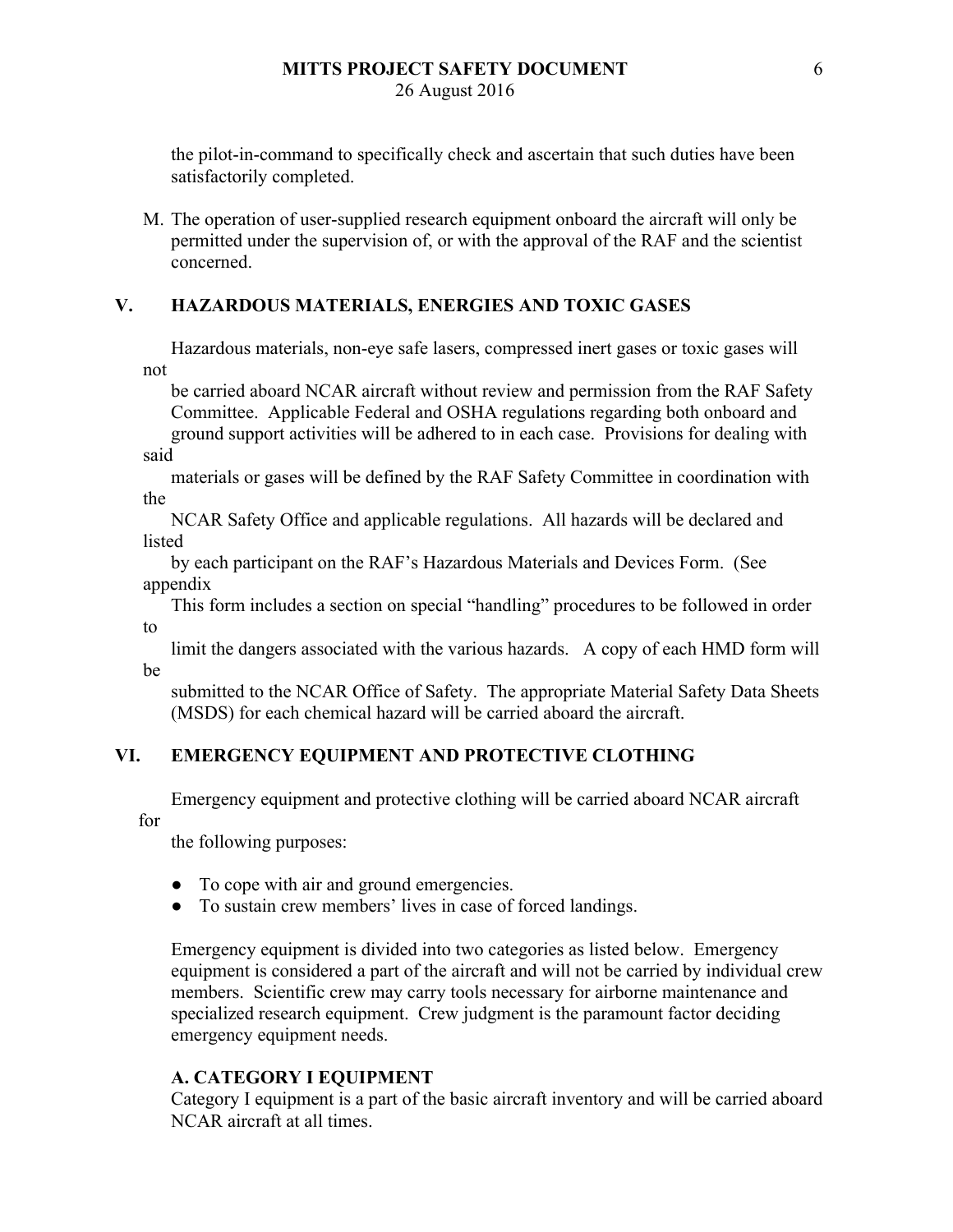- Fire Extinguishers
- $\bullet$  Ax
- First Aid Kit
- Tool Kit- Pliers, screw drivers, wrenches, fuses, tape, allen set and knife
- Flashlight

#### **B. CATEGORY II**

Category II equipment is primarily crew survival equipment and will be carried during specialized operations, over water, desert, mountains, arctic areas, etc.

#### **C. CATEGORY II A**

Category II A equipment will be aboard NCAR aircraft for all operations conducted over desert and over water beyond gliding distance of land.

- One life preserver for each crew member
- Multiple life rafts to safely carry all crew members
- Water in addition to that carried in the survival kit
- Emergency radio
- Survival kit

#### **D. CATEGORY II B**

Category II B equipment will be carried on all flights where operations are to be conducted over mountainous terrain and arctic areas.

- Emergency radio
- Survival kit
- Exposure suits, sleeping bags, or blankets, as appropriate

## **E. PROTECTIVE CLOTHING**

Prior to any deployment, local conditions will be examined to determine whether or not protective clothing will be required appropriate to conditions which may be encountered. This issue will be discussed in the mandatory "Climate Briefing" discussed above. It will be the responsibility of the project manager & the pilot-incommand to ensure that non-NCAR and other aircrew members wear appropriate clothing.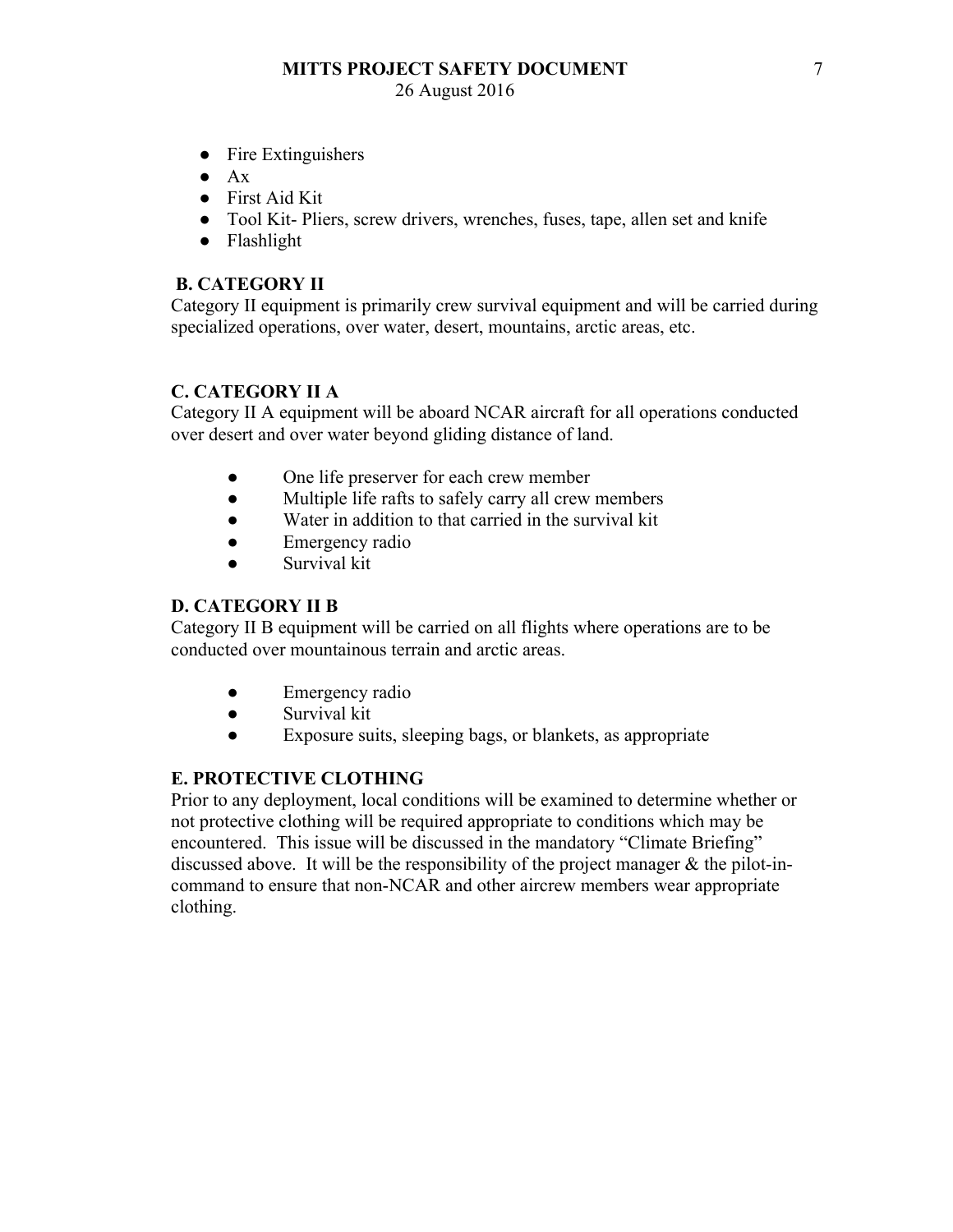# **Research Aviation Facility Medical Information for Airborne Research<sup>1</sup>**

The following information should assist you in identifying potential problems that could interfere with your ability to participate in research in NCAR/NSF aircraft. The information contained herein is in no way designed to be comprehensive. If you have any concerns about your ability to fly on NCAR/NSF aircraft, please consult your physician.

There is a possibility that you may be in situations that would require you to take care of yourself including such activities as evacuating the aircraft, dealing with turbulence, opening doors, and wearing an oxygen mask. It is important to identify conditions that may interfere with your performance of such duties. If you feel you cannot perform any duty or feel there may be an issue that could affect any aspect of your participation, do not continue without first consulting your physician.

 $\mathcal{L}_\text{max} = \frac{1}{2} \sum_{i=1}^n \mathcal{L}_\text{max}(\mathbf{z}_i - \mathbf{z}_i)$ 

The following medical conditions and policies could affect your safety and ability to participate in research in NCAR/NSF aircraft. Should you feel that you possess any of the conditions listed below or if you are unable to comply with any of the policies listed, you should NOT participate in NCAR/NSF aircraft at this time.

- 1. Any medical condition that would not allow you to continuously walk for 10 minutes or up two flights of stairs.
- 2. Any medical condition that would inhibit your ability to be able to lift 40 pounds.
- 3. Interruption of your normal activities because of difficulty breathing, conditions such as asthma, or other lung/heart problems that interrupt your normal activities.
- 4. Ear or sinus problems when flying.
- 5. Motion sickness when flying.
- 6. Problems with hearing and speech that would interfere with the ability give and receive instructions in a room with moderate background noise.
- 7. Taking any medication that gives side effects of drowsiness or difficulty in maintaining alertness.

<sup>&</sup>lt;sup>1</sup> Prepared with the assistance of Dr. Warren Jensen, FAA Senior Medical Examiner, Director of Aeromedical Research, University of North Dakota.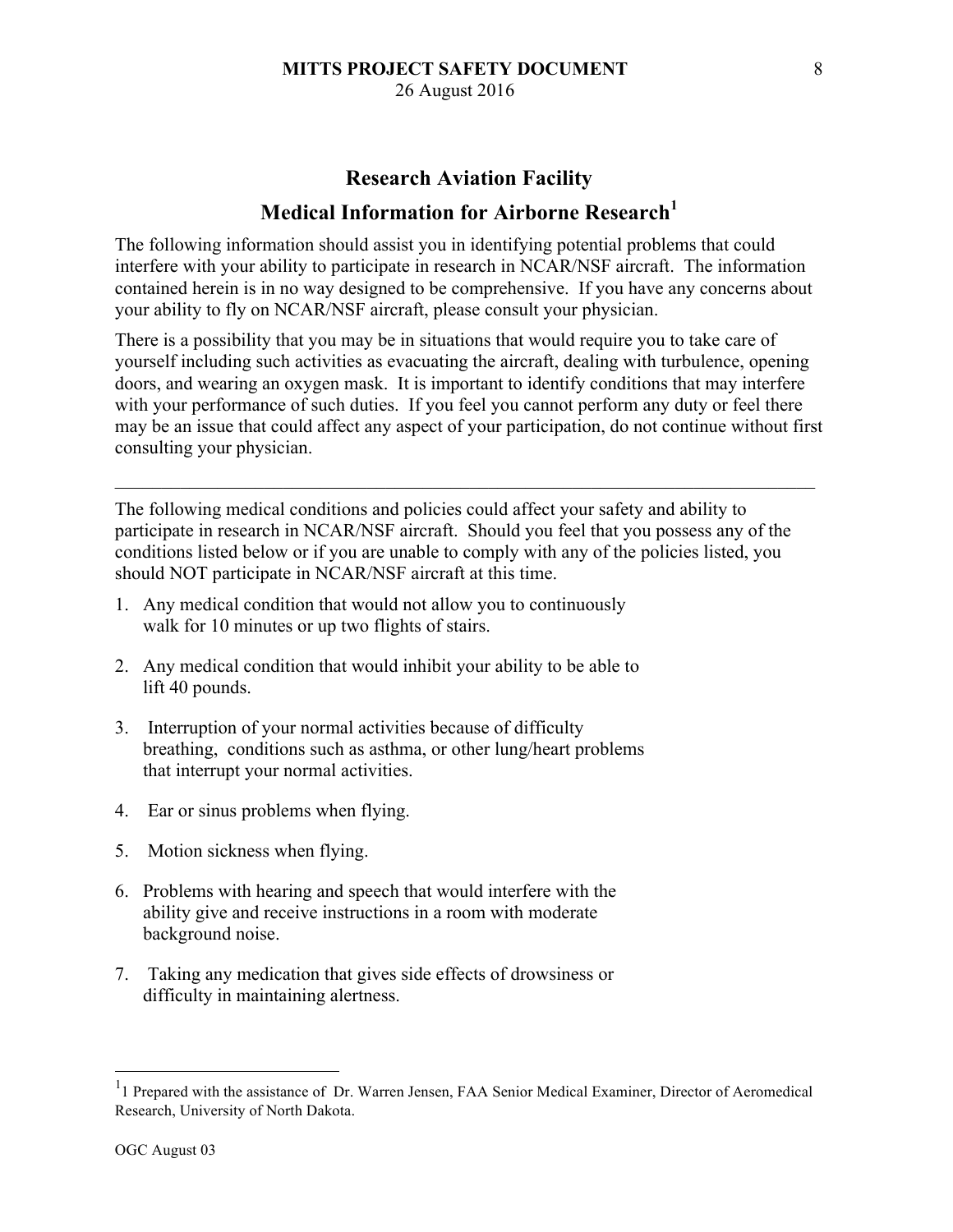# **Medical Information (page 2)**

- 8. Any condition, illnesses or injuries that would interfere with the ability to perform duties on research flights and to evacuate the aircraft if necessary.
- 9. Any condition, illnesses or injuries that might require the assistance of a RAF crewmember.
- 10. RAF policy limits flying for 24 hours after immunizations, dental work, and SCUBA diving.
- 11. Pregnancy beyond the 20th week as well as any other concerns related to the health of a pregnant mother or baby.
- 12. RAF policy prohibits carrying any person suffering effects from alcohol consumption on a flight, regardless of when it was consumed, and also restricts flight if alcohol has been consumed within 8 hours prior to flight.
- 13. Symptoms of upset stomach, gas, or diarrhea prior to flight.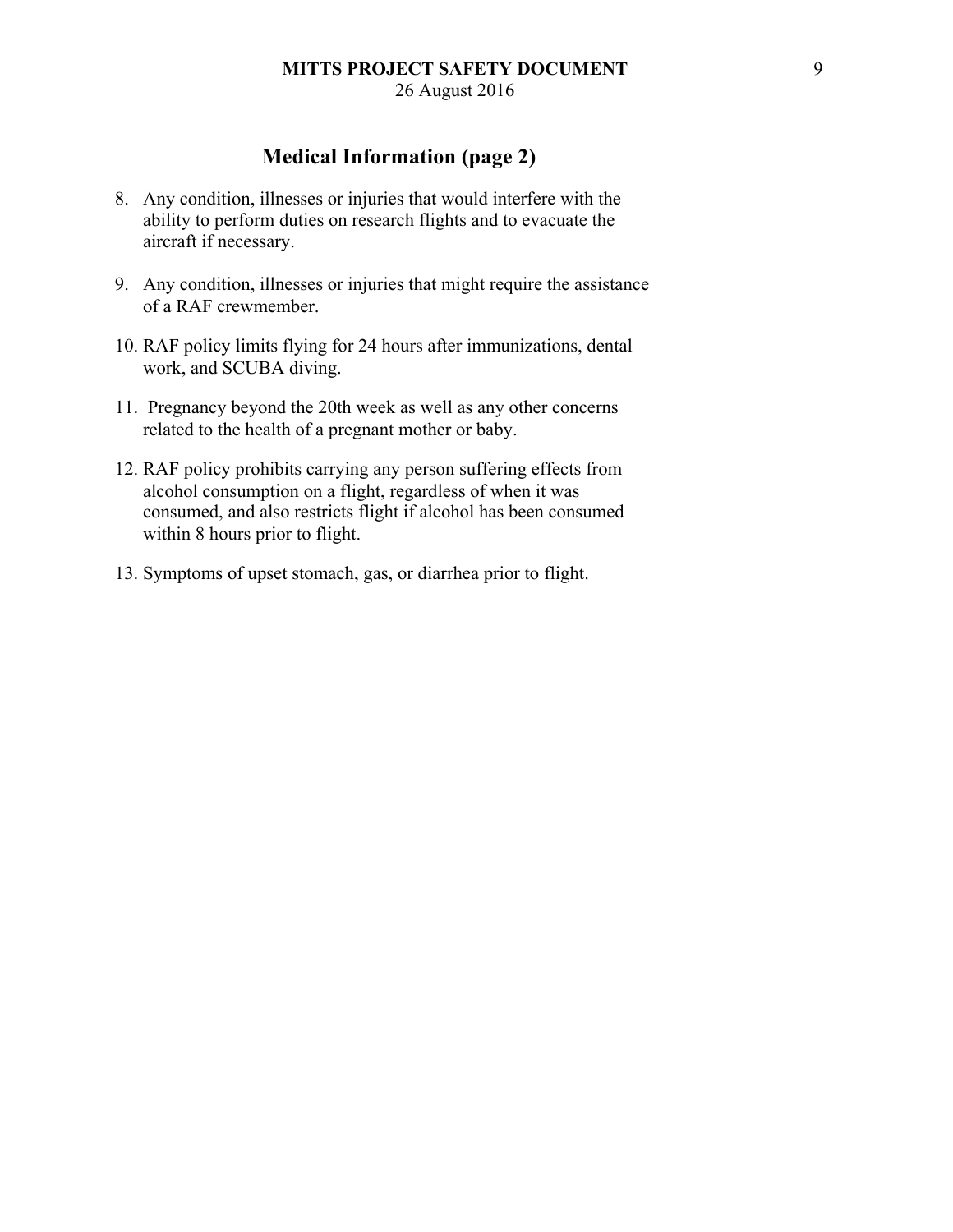# **Project Name: MITTS**

**Safety Briefing Attendance**

**Date: \_\_\_\_\_\_\_\_\_\_\_\_\_\_\_\_\_\_\_\_\_ Time: \_\_\_\_\_\_\_\_\_\_\_\_\_\_\_\_\_\_\_\_\_\_ I understand and agree to comply by the RAF safety provisions as described above or as communicated in the formal project safety briefing by RAF flight crew or project managers. I understand that failure to comply with RAF safety provisions may disqualify me from flying on RAF research missions. Print Name: \_\_\_\_\_\_\_\_\_\_\_\_\_\_\_\_\_\_\_\_\_\_\_\_\_\_\_\_\_\_\_ Date: \_\_\_\_\_\_\_\_\_\_\_\_\_\_\_\_ Signature:\_\_\_\_\_\_\_\_\_\_\_\_\_\_\_\_\_\_\_\_\_\_\_\_\_\_\_\_\_\_\_\_\_ Emergency contact information - All personnel must fill out: Name and phone number of emergency contact / next of kin (several names are ok):**   $\mathcal{L} = \{ \mathcal{L} \mathcal{L} \mathcal{L} \mathcal{L} \mathcal{L} \mathcal{L} \mathcal{L} \mathcal{L} \mathcal{L} \mathcal{L} \mathcal{L} \mathcal{L} \mathcal{L} \mathcal{L} \mathcal{L} \mathcal{L} \mathcal{L} \mathcal{L} \mathcal{L} \mathcal{L} \mathcal{L} \mathcal{L} \mathcal{L} \mathcal{L} \mathcal{L} \mathcal{L} \mathcal{L} \mathcal{L} \mathcal{L} \mathcal{L} \mathcal{L} \mathcal{L} \mathcal{L} \mathcal{L} \mathcal{L} \$  $\mathcal{L}_\mathcal{L} = \mathcal{L}_\mathcal{L} = \mathcal{L}_\mathcal{L} = \mathcal{L}_\mathcal{L} = \mathcal{L}_\mathcal{L} = \mathcal{L}_\mathcal{L} = \mathcal{L}_\mathcal{L} = \mathcal{L}_\mathcal{L} = \mathcal{L}_\mathcal{L} = \mathcal{L}_\mathcal{L} = \mathcal{L}_\mathcal{L} = \mathcal{L}_\mathcal{L} = \mathcal{L}_\mathcal{L} = \mathcal{L}_\mathcal{L} = \mathcal{L}_\mathcal{L} = \mathcal{L}_\mathcal{L} = \mathcal{L}_\mathcal{L}$  $\mathcal{L}_\mathcal{L} = \mathcal{L}_\mathcal{L} = \mathcal{L}_\mathcal{L} = \mathcal{L}_\mathcal{L} = \mathcal{L}_\mathcal{L} = \mathcal{L}_\mathcal{L} = \mathcal{L}_\mathcal{L} = \mathcal{L}_\mathcal{L} = \mathcal{L}_\mathcal{L} = \mathcal{L}_\mathcal{L} = \mathcal{L}_\mathcal{L} = \mathcal{L}_\mathcal{L} = \mathcal{L}_\mathcal{L} = \mathcal{L}_\mathcal{L} = \mathcal{L}_\mathcal{L} = \mathcal{L}_\mathcal{L} = \mathcal{L}_\mathcal{L}$ **Address(es):**   $\mathcal{L}_\mathcal{L} = \mathcal{L}_\mathcal{L} = \mathcal{L}_\mathcal{L} = \mathcal{L}_\mathcal{L} = \mathcal{L}_\mathcal{L} = \mathcal{L}_\mathcal{L} = \mathcal{L}_\mathcal{L} = \mathcal{L}_\mathcal{L} = \mathcal{L}_\mathcal{L} = \mathcal{L}_\mathcal{L} = \mathcal{L}_\mathcal{L} = \mathcal{L}_\mathcal{L} = \mathcal{L}_\mathcal{L} = \mathcal{L}_\mathcal{L} = \mathcal{L}_\mathcal{L} = \mathcal{L}_\mathcal{L} = \mathcal{L}_\mathcal{L}$  $\mathcal{L}_\mathcal{L} = \mathcal{L}_\mathcal{L} = \mathcal{L}_\mathcal{L} = \mathcal{L}_\mathcal{L} = \mathcal{L}_\mathcal{L} = \mathcal{L}_\mathcal{L} = \mathcal{L}_\mathcal{L} = \mathcal{L}_\mathcal{L} = \mathcal{L}_\mathcal{L} = \mathcal{L}_\mathcal{L} = \mathcal{L}_\mathcal{L} = \mathcal{L}_\mathcal{L} = \mathcal{L}_\mathcal{L} = \mathcal{L}_\mathcal{L} = \mathcal{L}_\mathcal{L} = \mathcal{L}_\mathcal{L} = \mathcal{L}_\mathcal{L}$  $\mathcal{L}_\mathcal{L} = \mathcal{L}_\mathcal{L} = \mathcal{L}_\mathcal{L} = \mathcal{L}_\mathcal{L} = \mathcal{L}_\mathcal{L} = \mathcal{L}_\mathcal{L} = \mathcal{L}_\mathcal{L} = \mathcal{L}_\mathcal{L} = \mathcal{L}_\mathcal{L} = \mathcal{L}_\mathcal{L} = \mathcal{L}_\mathcal{L} = \mathcal{L}_\mathcal{L} = \mathcal{L}_\mathcal{L} = \mathcal{L}_\mathcal{L} = \mathcal{L}_\mathcal{L} = \mathcal{L}_\mathcal{L} = \mathcal{L}_\mathcal{L}$  $\mathcal{L}_\mathcal{L} = \mathcal{L}_\mathcal{L} = \mathcal{L}_\mathcal{L} = \mathcal{L}_\mathcal{L} = \mathcal{L}_\mathcal{L} = \mathcal{L}_\mathcal{L} = \mathcal{L}_\mathcal{L} = \mathcal{L}_\mathcal{L} = \mathcal{L}_\mathcal{L} = \mathcal{L}_\mathcal{L} = \mathcal{L}_\mathcal{L} = \mathcal{L}_\mathcal{L} = \mathcal{L}_\mathcal{L} = \mathcal{L}_\mathcal{L} = \mathcal{L}_\mathcal{L} = \mathcal{L}_\mathcal{L} = \mathcal{L}_\mathcal{L}$ **Special notes for contacting the above persons in case of emergency:**   $\mathcal{L}_\mathcal{L} = \mathcal{L}_\mathcal{L} = \mathcal{L}_\mathcal{L} = \mathcal{L}_\mathcal{L} = \mathcal{L}_\mathcal{L} = \mathcal{L}_\mathcal{L} = \mathcal{L}_\mathcal{L} = \mathcal{L}_\mathcal{L} = \mathcal{L}_\mathcal{L} = \mathcal{L}_\mathcal{L} = \mathcal{L}_\mathcal{L} = \mathcal{L}_\mathcal{L} = \mathcal{L}_\mathcal{L} = \mathcal{L}_\mathcal{L} = \mathcal{L}_\mathcal{L} = \mathcal{L}_\mathcal{L} = \mathcal{L}_\mathcal{L}$  $\mathcal{L} = \{ \mathcal{L} \mathcal{L} \mathcal{L} \mathcal{L} \mathcal{L} \mathcal{L} \mathcal{L} \mathcal{L} \mathcal{L} \mathcal{L} \mathcal{L} \mathcal{L} \mathcal{L} \mathcal{L} \mathcal{L} \mathcal{L} \mathcal{L} \mathcal{L} \mathcal{L} \mathcal{L} \mathcal{L} \mathcal{L} \mathcal{L} \mathcal{L} \mathcal{L} \mathcal{L} \mathcal{L} \mathcal{L} \mathcal{L} \mathcal{L} \mathcal{L} \mathcal{L} \mathcal{L} \mathcal{L} \mathcal{L} \$  $\mathcal{L}_\mathcal{L} = \mathcal{L}_\mathcal{L} = \mathcal{L}_\mathcal{L} = \mathcal{L}_\mathcal{L} = \mathcal{L}_\mathcal{L} = \mathcal{L}_\mathcal{L} = \mathcal{L}_\mathcal{L} = \mathcal{L}_\mathcal{L} = \mathcal{L}_\mathcal{L} = \mathcal{L}_\mathcal{L} = \mathcal{L}_\mathcal{L} = \mathcal{L}_\mathcal{L} = \mathcal{L}_\mathcal{L} = \mathcal{L}_\mathcal{L} = \mathcal{L}_\mathcal{L} = \mathcal{L}_\mathcal{L} = \mathcal{L}_\mathcal{L}$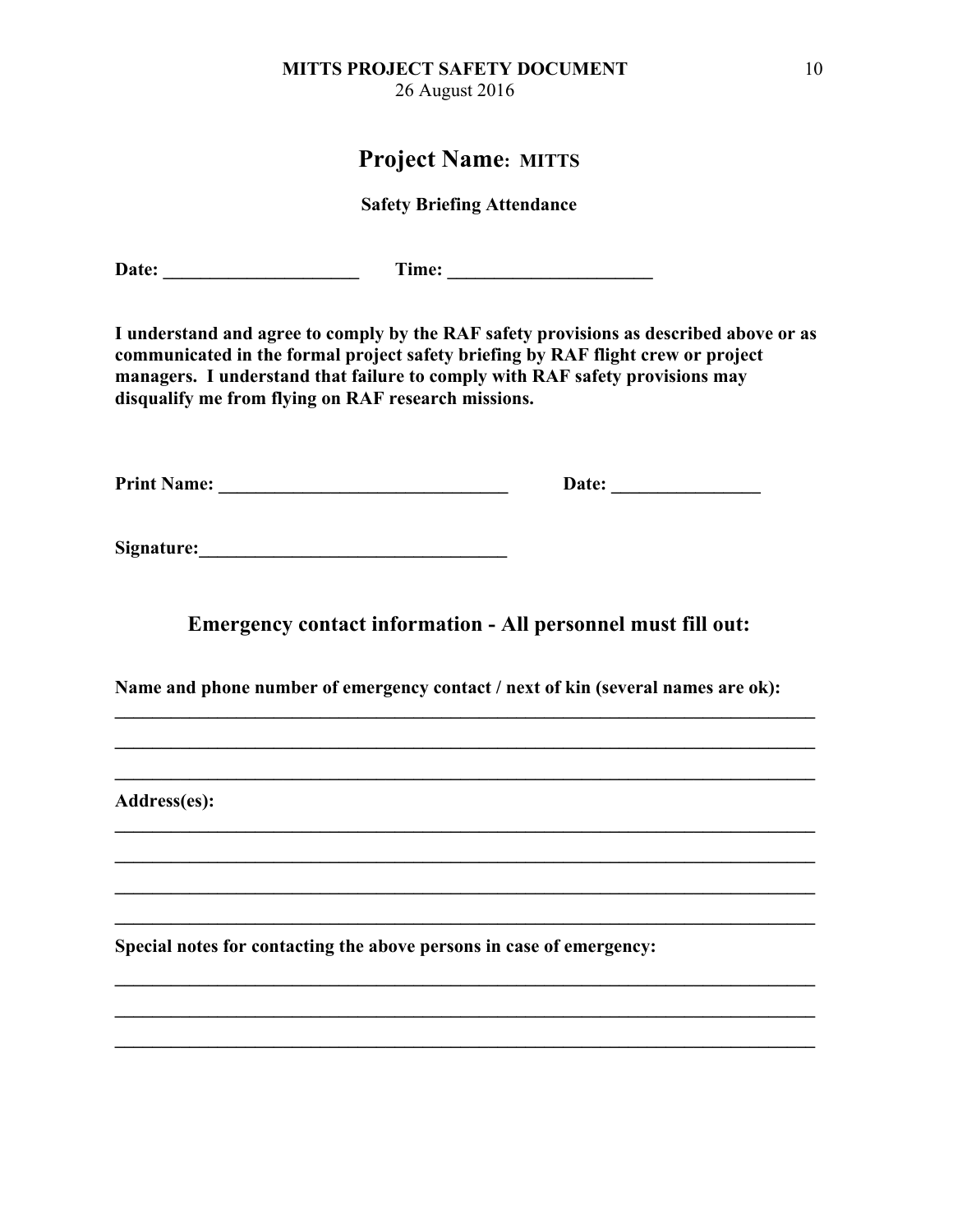# **MITTS PROJECT SAFETY DOCUMENT**

# 26 August 2016

#### **Flight Operations Risk Assessment**

The risk level matrix is a 3 by 3 matrix assessing the combined effect of the hazard severity and the likelihood of occurrence. The following definitions apply:

#### **Hazard Severity**

| High $(1)$ :   | Major injury or loss of life, loss of aircraft. |
|----------------|-------------------------------------------------|
| Medium $(2)$ : | Serious injury, major damage to aircraft.       |
| Low $(3)$ :    | Minor injury, minor damage to aircraft.         |
|                | <b>Likelihood of Occurrence</b>                 |
| High $(1)$ :   | Common or frequent chance of occurrence.        |
| Medium $(2)$   | May occasionally occur                          |

Medium (2): May occasionally occur.<br>
Low (3): Improbable or remote ch Improbable or remote chance of occurrence.

#### **Risk: Hazard Severity × Likelihood of Occurrence**

| Must be reduced to at least medium risk level                       |
|---------------------------------------------------------------------|
| Medium (3, 4): Either mitigation required to reduce level to low or |
| organizational decision to accept risk level.                       |
| No additional mitigation required.                                  |
|                                                                     |

The risk ranking matrix is then given by:

|                   | <b>Risk Ranking Matrix</b> |            | <b>Hazard Severity</b> |            |
|-------------------|----------------------------|------------|------------------------|------------|
|                   | (Severity × Likelihood)    | High(1)    | Medium (2)             | Low $(3)$  |
| Likelihood        | High $(1)$                 | High(1)    | High(2)                | Medium (3) |
| οf                | Medium (2)                 | High(2)    | Medium (4)             | Low(6)     |
| <b>Occurrence</b> | Low $(3)$                  | Medium (3) | Low(6)                 | Low(9)     |

Based on the above criteria, the hazard severity, likelihood of occurrence, and general risk level (ranking) are shown in the following table for each identified hazard.

| <b>Hazard</b>                          | <b>Severity</b> | Likelihood | <b>Risk Level</b> |
|----------------------------------------|-----------------|------------|-------------------|
| Hail                                   |                 |            |                   |
| Graupel/frozen<br>drops/large drops    |                 |            |                   |
| High altitude<br>turbulence/wind shear |                 |            |                   |
| Low altitude<br>turbulence/wind shear  |                 |            |                   |
| Lightning                              |                 |            |                   |
| Icing                                  |                 |            |                   |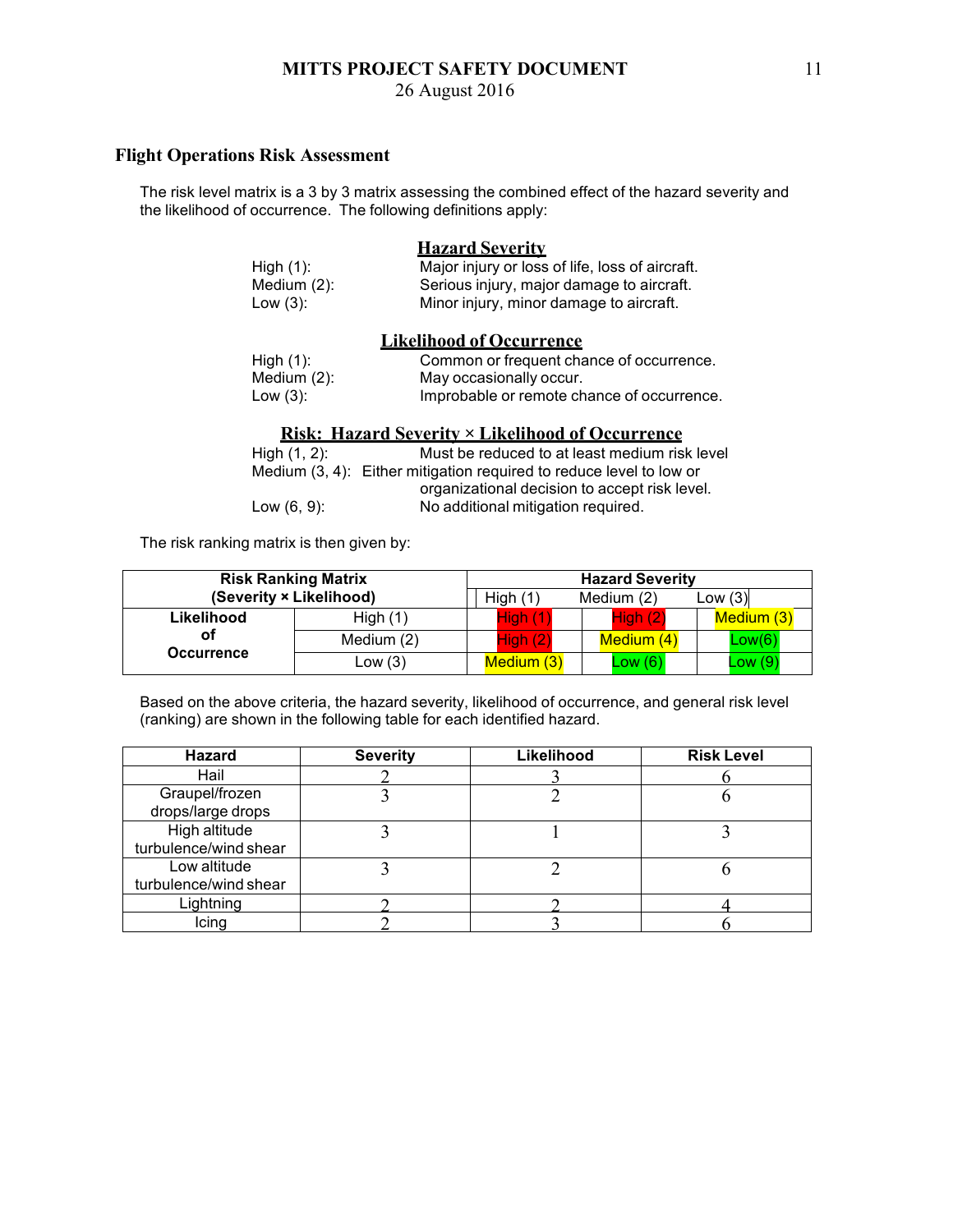| <b>HAZARD DESCRIPTION:</b> | Hail |
|----------------------------|------|
| <b>RISK LEVEL:</b>         |      |

**HAZARD/EFECT:** Flight into hail can cause serious airframe and/or engine damage.

# **GUIDELINES: Operational guidelines/thresholds are divided into three categories**

C1 - Areas where risk is relatively low operations are permitted.

C2 – Areas where risk is moderate and operations must proceed carefully in a phased manner to allow incremental risk assessment for each phase. Aircrew experience and judgment will play a predominate role in this category.

C3 – Areas where the risk is high and scientific operations will not be planned.

#### **MITIGATIONPROCEDURES:**

- 1. Aircraft airborne radar must be operable for flight into known or forecast IMC conditions.
- 2. The airborne radar will be periodically scanned up and down  $(+ 2<sup>o</sup>)$  when in the vicinity of convective weather and along the track to detect hail falling from above.
- 3. Planned flight tracks must take into account radar attenuation. Operations through or around any radar return must consider that intense echoes may lie behind it and may be undetected. Deviate around the return to accurately orient aircraft operations prior to penetrating the echo.
- 4. Use an incremental approach when approaching potentially hazardous weather. Start sampling at a conservative distance from the return and gradually decrease the distance to the return until the scientific goals are met or the pilot in command decides to terminate the maneuver.
- 5. When operating in the vicinity of convective weather the use of an airborne mission coordinator with the appropriate ground support is highly recommended.

## **HAIL OPERATING THRESHOLDS:**

- C1. No overhead cloud cover, good visibility and farther than 20 NM from any level 2 echo.
- C1. Operations permitted no closer than 10 NM on the upwind side and on the upshear side (judged by visual appearance) of level 2 echoes when in good visibility with no cloud cover above the flight track.
- C2. Caution is advised when penetrating within 2,000'of the visual tops of modestly rising cells of any echo intensity when the cell is isolated or the larger storm intensity is everywhere less than level 3.
- C2. Flight within 30 NM downwind/downshear of any level 3 echo may encounter hail. Proceed with caution.
- C3. Flight should be avoided within 5NM of any level 3 echo on the airborne radar.
- C3. Flight should be avoided within 10 NM of any level 3 echo on the downwind/downshear side of the echo.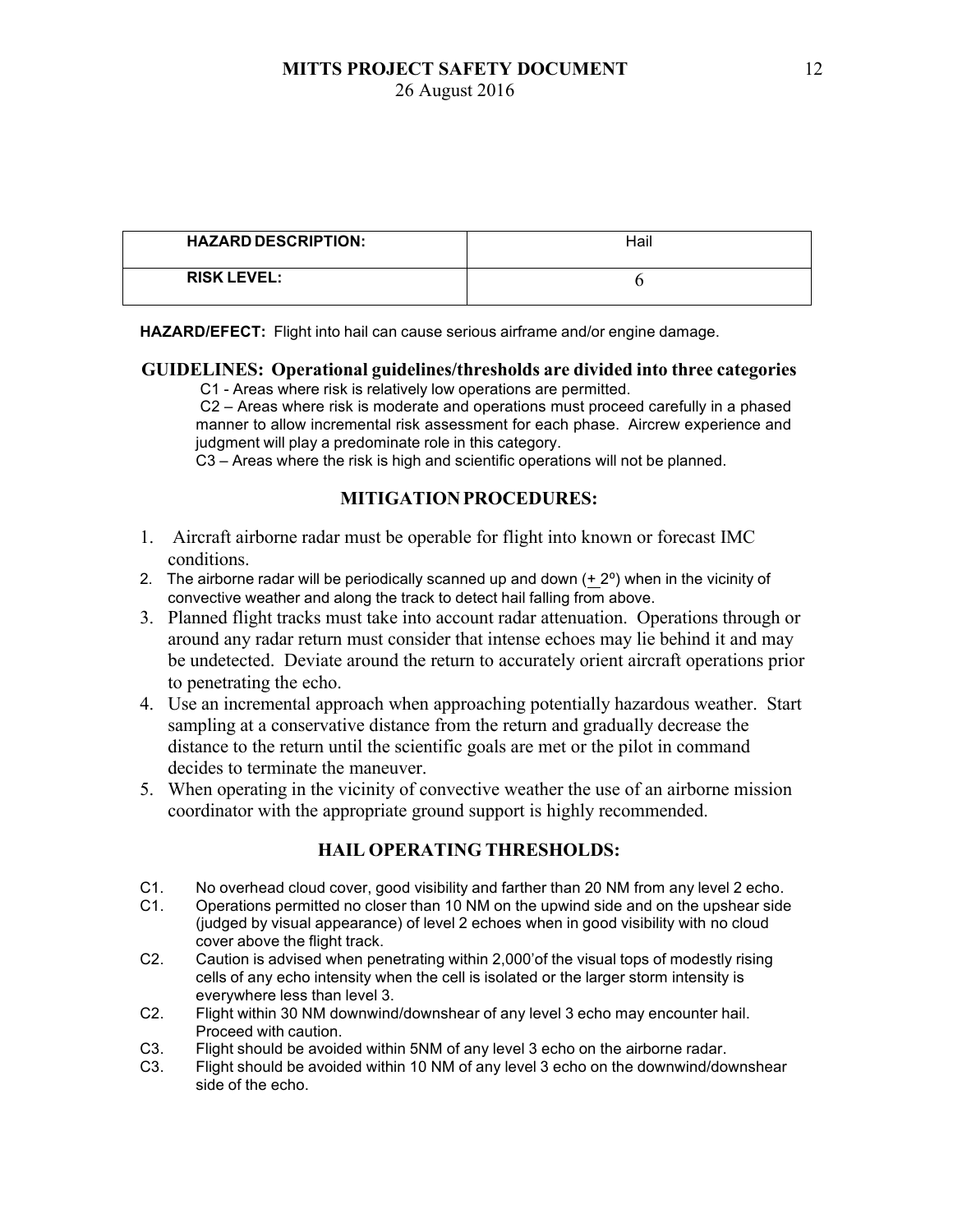| <b>HAZARD DESCRIPTION:</b> | Graupel/frozen drops/large drops |
|----------------------------|----------------------------------|
| <b>RISK LEVEL:</b>         |                                  |

**HAZARD/EFFECT:** Flight into graupel, frozen drops, and large drops can erode the aircraft radome, leading edges, engine inlets, and can damage exterior airframe paint.

#### **GUIDELINES: Operational guidelines/thresholds are divided into three categories** C1 - Areas where risk is relatively low operations are permitted.

C2 – Areas where risk is moderate and operations must proceed carefully in a phased manner to allow incremental risk assessment for each phase. Aircrew experience and judgment will play a predominate role in this category.

C3 – Areas where the risk is high and scientific operations will not be planned.

#### **MITIGATIONPROCEDURES:**

- 1. The damage to aircraft is cumulative process; i.e. a few graupel particles or frozen raindrops are not a significant cause for damage. However, extensive regions are to be avoided.
- 2. High-density graupel may occur frequently in and below continental cumulus (moderate to thunderstorm size), below cumulus at temperatures colder than +5 deg  $\mathcal{C}$
- 3. High-density graupel and frozen drops may occur in the upper parts of the tropical cumulus; the cores of these should be avoided.

#### **GRAUPEL/FROZEN DROPS/LARGE DROPS OPERATING THRESHOLDS:**

- C1. Regions with low radar reflectivity (level 1 and below)
- C2. Cumulus cores and outflow regions from cumulus clouds with high radar reflectivity (above level 1) and warmer than -5 deg C as these regions may contain either snow/aggregates or the more damaging graupel and frozen drops.
- C3. Cellular tropical clouds with cloud top temperature colder than -5 deg C (generally 25,000 ft or more) and reflectivity above level 1.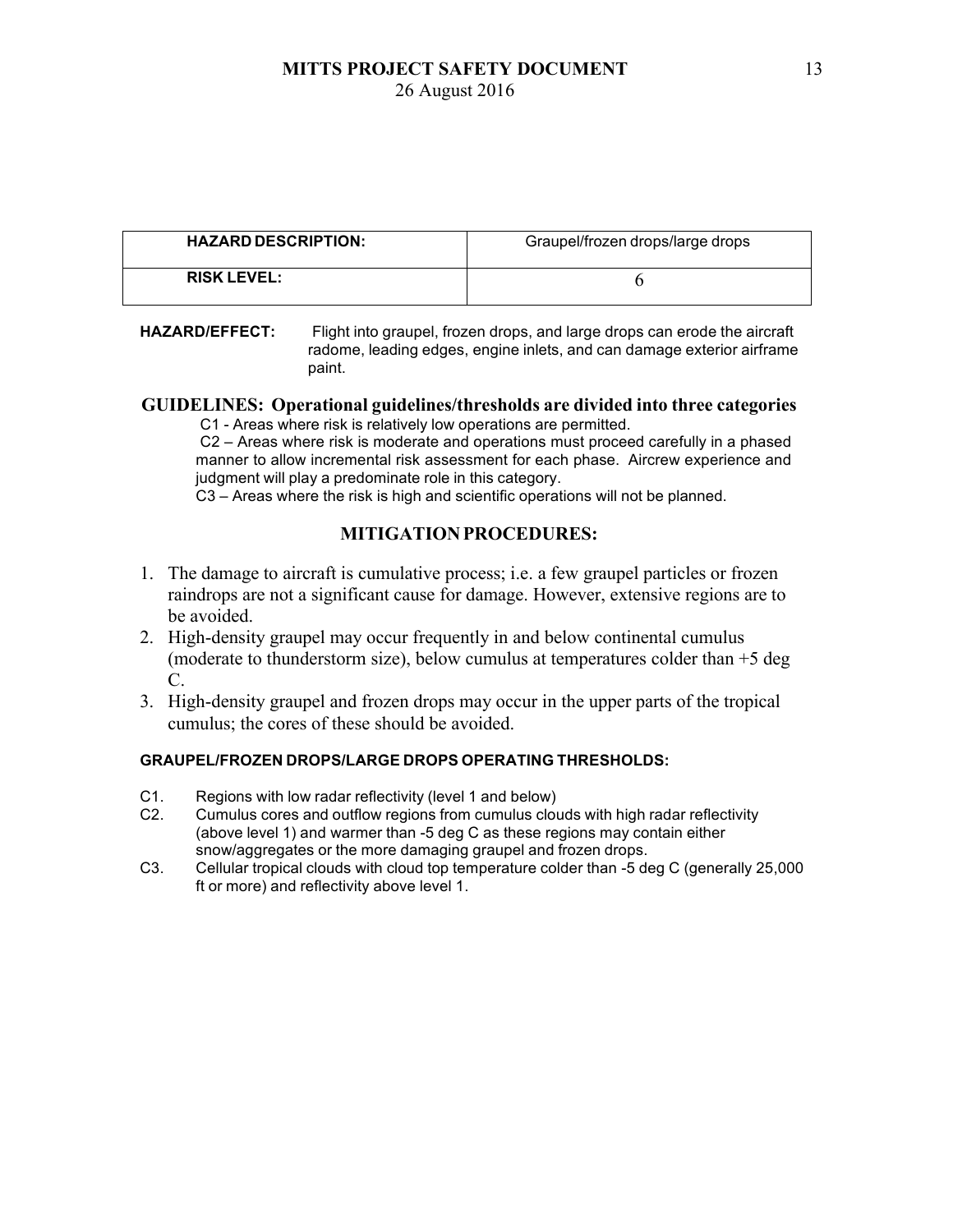| <b>HAZARD DESCRIPTION:</b> | High altitude turbulence/wind shear |
|----------------------------|-------------------------------------|
| <b>RISK LEVEL:</b>         |                                     |

**HAZARD/EFFECT:** Turbulence can cause severe damage to the aircraft and/or major injury to personnel on board. Rapidly changing airspeed may cause the aircraft to dangerously approach its' stall speed with subsequent departure of controlled flight.

#### **GUIDELINES: Operational guidelines/thresholds are divided into three categories** C1 - Areas where risk is relatively low operations are permitted.

C2 – Areas where risk is moderate and operations must proceed carefully in a phased manner to allow incremental risk assessment for each phase. Aircrew experience and judgment will play a predominate role in this category.

C3 – Areas where the risk is high and scientific operations will not be planned.

#### **MITIGATIONPROCEDURES:**

- 1. While flying at altitude, the PIC will assure that at least Vref +10 knots be maintained. If turbulence is experienced that eradicates this margin, the need to descend will be required to regain safe airspeed margins. Pilot discretion will be the deciding factor.
- 2. Air and science crew must be seated with seat belts fastened when turbulence is anticipated. Exceptions must be approved by the pilot in command.
- 3. Crew will use all tools available (SIGMETS, GTG for CONUS, location of (110K) jet-streams, and any other forecast products available through the mission coordinator).
- 4. Aircraft Flight Manual guidance will be used when operating in areas of forecast or reported turbulence.

#### **HIGH ALTITUDE TURBULENCE/WINDSHEAR THRESHOLDS:**

- C1**.** No SIGMET for turbulence or convection, GTG product showing less than severe for altitude within 3,000 ft of flight level, greater than 150 NM from jet-stream winds exceeding 110 kts, or greater than 20 NM from deep convective towers.
- C2. Flight within 150 NM of jet-stream winds exceeding 110 kts if there is no SIGMET in effect for turbulence or convection and GTG forecast is moderate or less at +/- 3,000 ft of altitude.
- C2. Use AFM turbulence penetration guidance/speeds when there is a SIGMET for turbulence in effect but GPG is moderate or less at +/- 3,000 ft of altitude.
- C3. Flight should not be planned within a region where a turbulence SIGMET is in effect and GPG forecast is for severe or extreme turbulence at +/- 3,000 ft of altitude.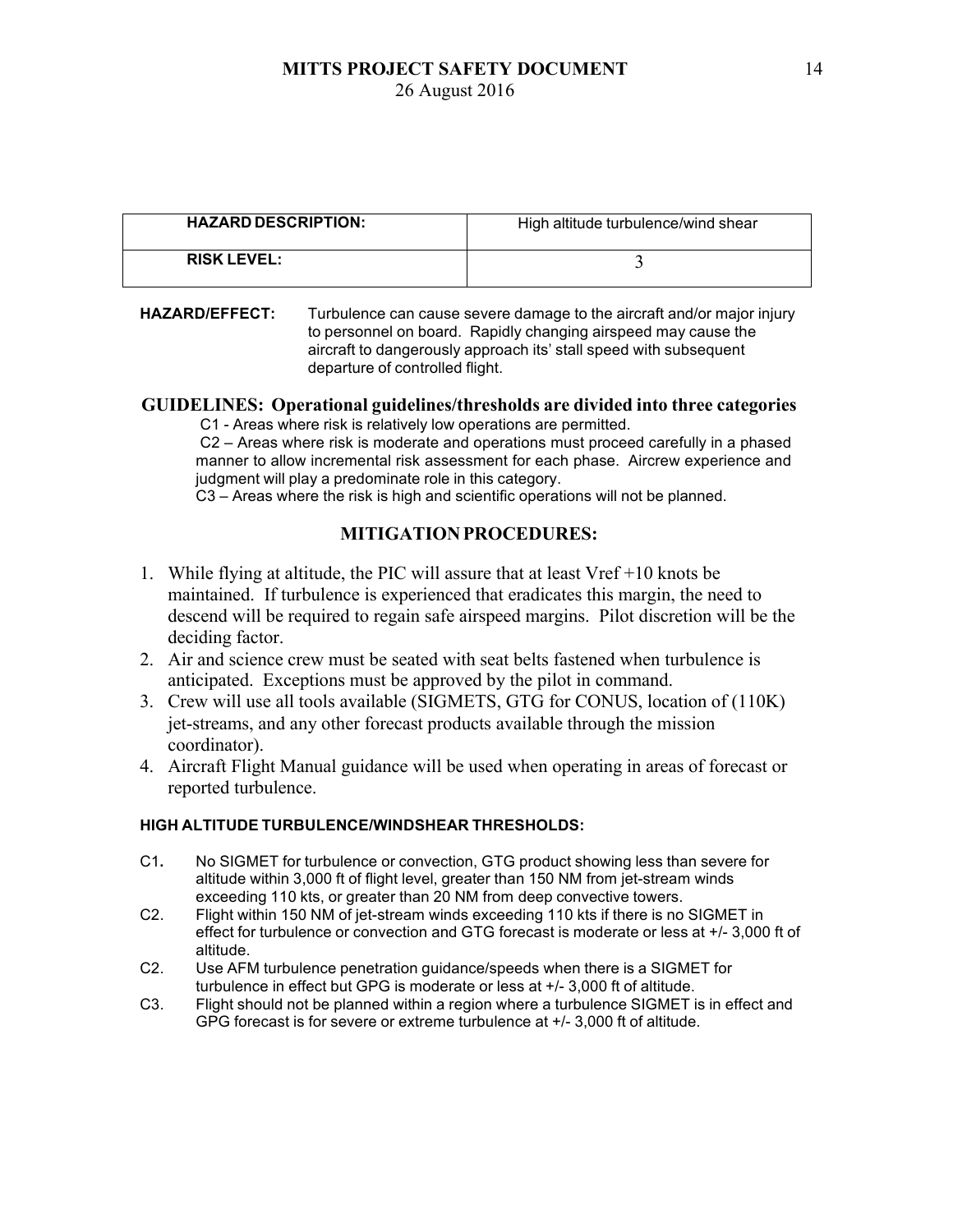| <b>HAZARD DESCRIPTION:</b> | Low altitude turbulence/wind shear |
|----------------------------|------------------------------------|
| <b>RISK LEVEL:</b>         |                                    |

**HAZARD/EFFECT:** Encountering moderate to severe turbulence/wind shear can deteriorate aircraft performance rapidly and consequently cause major injury, loss of life, and loss of aircraft.

# **GUIDELINES: Operational guidelines/thresholds are divided into three categories**

C1 - Areas where risk is relatively low operations are permitted.

C2 – Areas where risk is moderate and operations must proceed carefully in a phased manner to allow incremental risk assessment for each phase. Aircrew experience and judgment will play a predominate role in this category. There can be some variation in these thresholds depending on flight operations location in the mid-latitudes or tropics

C3 – Areas where the risk is high and scientific operations will not be planned

#### **MITIGATIONPROCEDURES:**

- 1. NCAR aircraft flight manual wind shear avoidance and escape procedures will be followed when required.
- 2. Visual confirmation of wet/dry microburst events (rain shafts with rapid horizontal spreading/blowing dust near the ground) and avoid these areas.
- 3. Visual confirmation of low level turbulence using cloud structure (e.g. arcus clouds, shelf clouds), blowing dust and avoid these areas
- 4. Information from cockpit weather avoidance radar (spectrum width) suggesting turbulence and avoid these areas.
- 5. Pilots will use all available sources to include PIREPS, forecasts, ATC and on-board INS wind indications.
- 6. Air and science crew must be seated with seat belts fastened when turbulence is anticipated (seat belt sign illuminated).
- 7. If scientific personnel must be up and moving about the PIC will direct a climb out of the turbulence prior to the seatbelt sign being turned off.

## **LOW ALTITUDE TURBULENCE/WINDSHEAR OPERATING THRESHOLDS:**

- C1. Low altitude turbulence, up to and including forecast or reported/observed moderate, not associated with convective action (thermals, winds, etc.) is permitted above 1,000 AGL or on approach to an airfield as long as the above mitigation procedures are in effect.
- C1. Overwater night time operations down to 500 ft AGL are permitted only in areas outside of cloud regions or turbulence.
- C1. Operations are permitted no closer than 5 NM from low level cloud structure, precipitation shafts and blowing dust reported visually as described above
- C2. Caution is advised for low level flight <1000 ft AGL and should be avoided when turbulence or wind shear reports are received or visual clues are present within 5 NM.
- C2. Operations beneath/near convective clouds should be approached with care, and avoided if cellular cloud tops exceed 25000 ft. If operations are unavoidable ensure a clear escape route is present prior to continuing flight operations.
- C2. Proceed with caution anytime INS winds shift more than 30 degrees or wind velocity changes by more than 15 knots.
- C2. Caution is advised when operating in strong wind/turbulence conditions, hurricanes,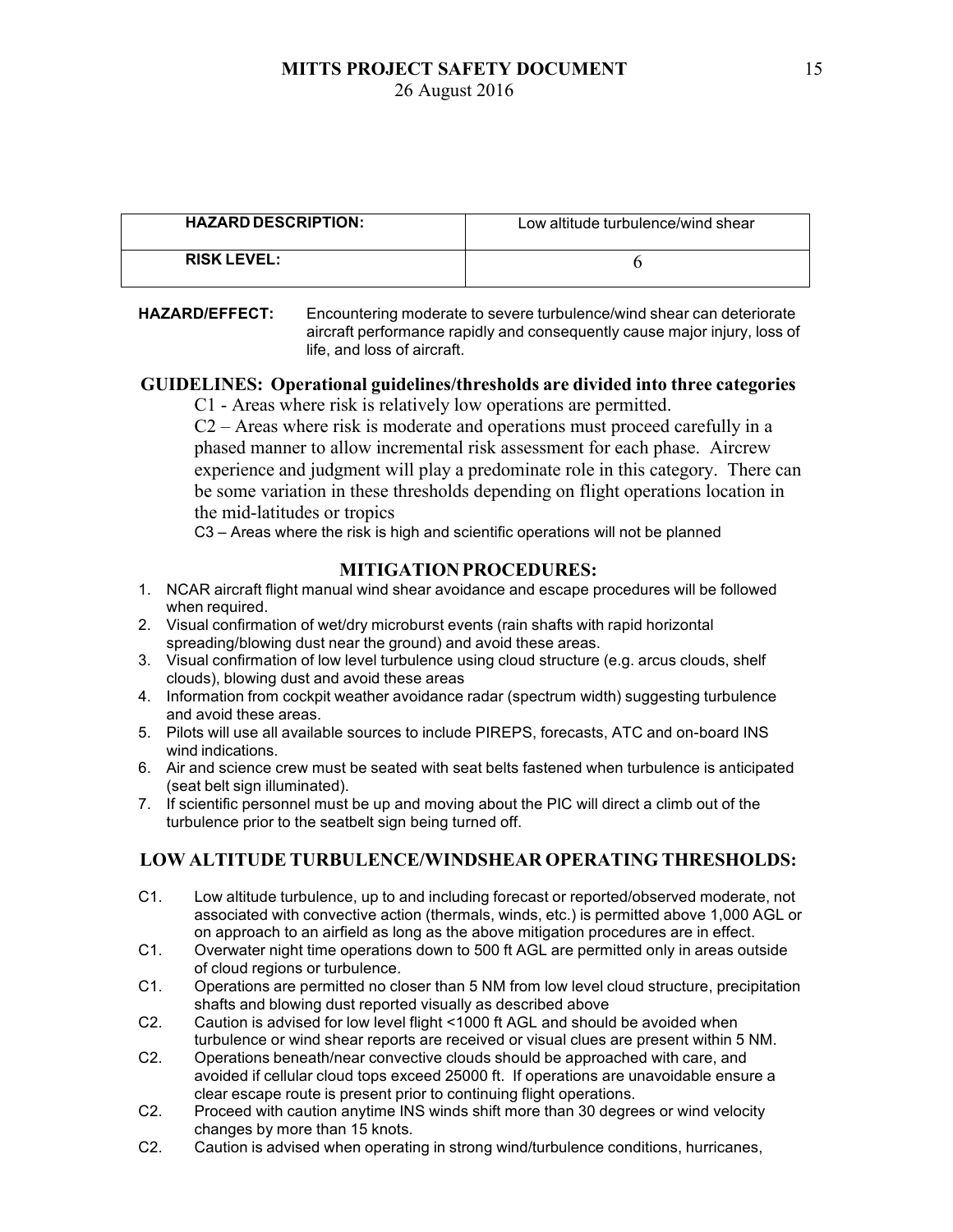## **MITTS PROJECT SAFETY DOCUMENT**

26 August 2016

extreme cold air outbreaks, and low level jets.

- C2. NCAR will exercise caution when operating in close proximity to thunderstorm gust fronts. Recommended operational altitude is 1,500 ft AGL min.
- C3. Low altitude flight operations (<1000 AGL) should be avoided in the vicinity of forecast, observed or reported severe turbulence or known wind shear
- C3. Low altitude flight operations (<1000ft AGL) should be avoided in the vicinity of squall lines (level 3 echo or cloud tops >25000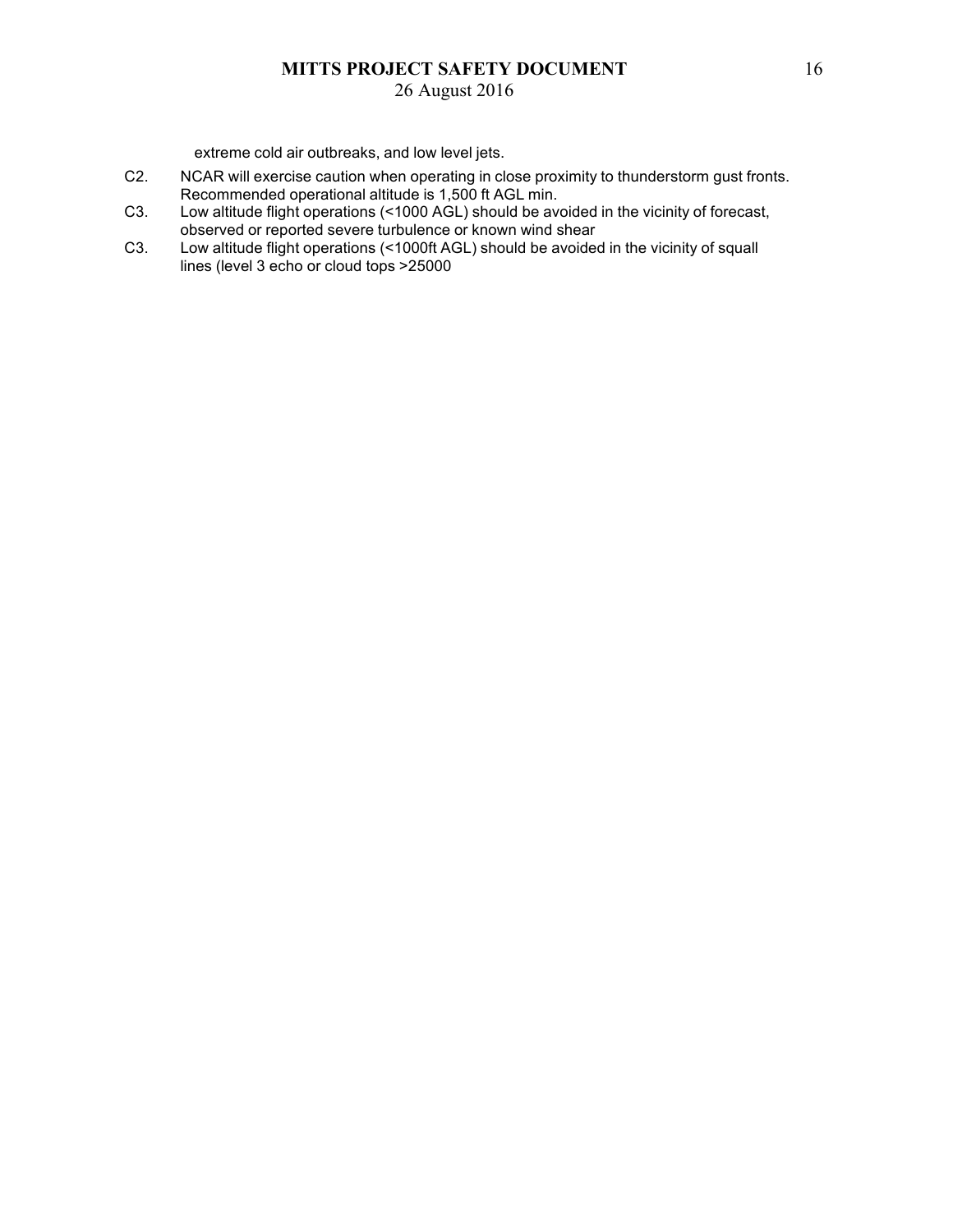| <b>HAZARD DESCRIPTION:</b> | Lightning |
|----------------------------|-----------|
| <b>RISK LEVEL:</b>         |           |

#### **HAZARD/EFFECT:** An aircraft lightning strike can cause serious damage to onboard equipment and the airframe.

#### **GUIDELINES: Operational guidelines/thresholds are divided into three categories**

C1 - Areas where risk is relatively low operations are permitted.

C2 – Areas where risk is moderate and operations must proceed carefully in a phased manner to allow incremental risk assessment for each phase. Aircrew experience and judgment will play a predominate role in this category. C3 – Areas where the risk is high and scientific operations will not be planned.

#### **MITIGATION PROCEDURES:**

- 1. Aircraft airborne radar must be operable for flight into known or forecast convective weather.
- 2. A working onboard lightning detection system, working field mill or cockpit access to the National Lightning Detection System (NLDN) is recommended.
- 3. When operating in the vicinity of convective weather the use of an airborne mission coordinator with the appropriate ground support is highly recommended.

#### **LIGHTNINGOPERATINGTHRESHOLDS:**

- C1. Sampling of cloud regions that meet other risk criteria and are at least 15NM from active regions of the thunderstorms as determined by level three returns on the airborne radar is allowed.
- C2. Sampling 5 to 15NM distance from active regions of thunderstorms may be allowed provided other risk criteria are met and the above mitigation procedures are available.
- C2. With the onboard lightning detection system, aircraft will not get closer than 8NM to the point indicated by a lightning symbol on the onboard display. Additionally, aircraft will maneuver to avoid headings toward areas of "horizontal lightning" (lightning identified but not ranged by the system).
- C2. With operable electric field mills installed and with the above mitigation procedures the aircraft may approach within 5NM of points indicated by lightning symbols, but will depart areas when the electric field exceeds 10 kV/m or when electrical discharges are noted in the field mill signature.
- C3. Sampling within 5NM to regions of active lightning or sampling in regions that exhibit strong electric fields is not recommended.
- C3 Sampling in regions near active lightning when reflectivities above, below or along the flight track are in excess of level 2.
- C3. Sampling within 15NM to an active thunderstorm is discouraged without an operable onboard lightning detection system or without access to the NLDN.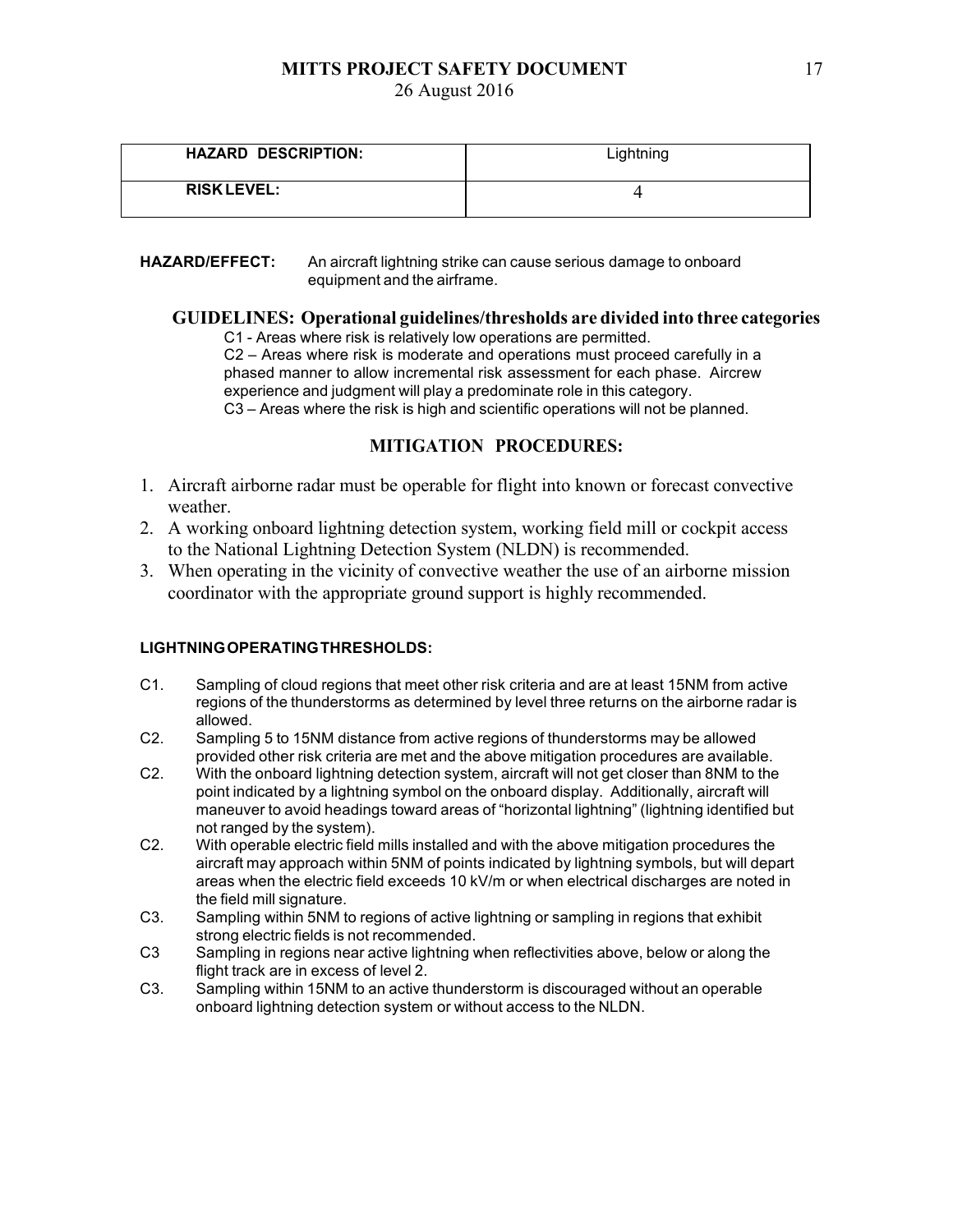| <b>HAZARD DESCRIPTION:</b> | lcing |
|----------------------------|-------|
| <b>RISK LEVEL:</b>         |       |

**HAZARD/EFFECT:** Ice formation on an aircraft disrupts the flow of air over the airfoil increasing weight and stall speed. The accumulation of ice on exterior movable surfaces also affects the control of the aircraft. Another significant hazard comes from ice accumulation on propellers resulting in disastrous vibrations. Ice can also form in an engine's intake, disrupting air flow needed to support combustion, or ice may break off and be ingested into the engine causing foreign object damage (FOD). Finally, ice formation on exterior pods will significantly degrade the collection of scientific data. The above can cause an aircraft stall/loss of control; sever engine damage and, in the worst case, loss of life/injury.

#### **GUIDELINES: Operational guidelines/thresholds are divided into three categories**

C1 - Areas where risk is relatively low operations are permitted.

C2 – Areas where risk is moderate and operations must proceed carefully in a phased manner to allow incremental risk assessment for each phase. Aircrew experience and judgment will play a predominate role in this category.

C3 – Areas where the risk is high and scientific operations will not be planned.

#### **MINIMIZING PROCEDURES:**

- 1. All onboard anti/deicing systems will be operable and will be turned on prior to entering icing conditions if able.
- 2. Crew will maintain constant vigilance when flying in potential icing conditions and will be alert for vibrations, buffet, changes in attitude or heading characteristics.
- 3. At all times air crew will follow applicable Aircraft Flight Manual guidance/procedures for flying in icing conditions.
- 4. Use all forecasting tools available for a particular region (SIGMETS, icing forecast maps, PIREPS, soundings, and synoptic charts).
- 5. Ensure adequate preflight planning is accomplished. Review icing prerequisites and conditions where the flight is planned. Get a specialized briefing from available meteorological personnel who are involved with the project.
- 6. Measure and survey cloud conditions using information from both the aircraft and the research data systems so that an estimate of the degree of risk can be determined.
- 7. Pilots will be familiar with procedures to identify super cooled large droplets and will maintain a visual watch to ensure ice is not forming on unprotected surfaces. If ice is accumulating with the onboard systems on and functional the aircraft will depart icing conditions.

#### **ICINGOPERATINGTHRESHOLDS:**